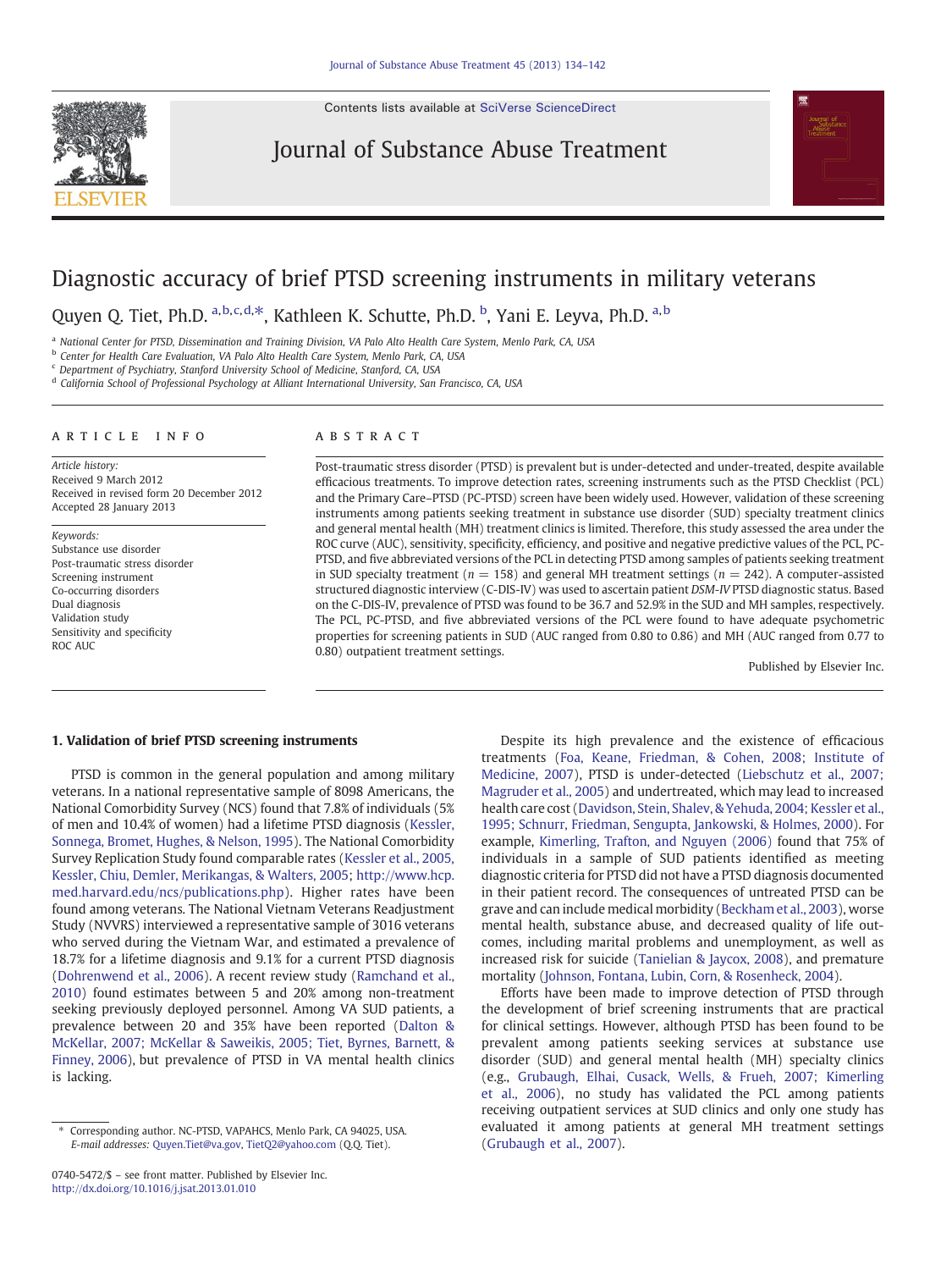Two of the most widely used measures are the PTSD Checklist (PCL; [Weathers, Litz, Herman, Huska, & Keane, 1993](#page--1-0)) and the Primary Care–PTSD screen (PC-PTSD; [Prins et al., 2003\)](#page--1-0). The PCL assesses the 17 PTSD DSM-IV symptoms using 17 self-report items, in which each item is scored on a five-point scale ranging from 0 (not at all) to 5 (extremely), yielding total scores between 0 and 68 ([Weathers et al.,](#page--1-0) [1993\)](#page--1-0). The PC-PTSD is a four-item screen that has been mandated by the United States Department of Defense (DoD) to be used during post-deployment health assessments ([Hoge, Auchterlonie, & Milliken,](#page--1-0) [2005](#page--1-0)) and by the Veterans Health Administration within the Department of Veterans Affairs (VA) to be used during routine primary care visits [\(Department of Veterans Affairs and Administra](#page--1-0)[tion, 2004\)](#page--1-0). It comprises four dichotomous (yes/no) items assessing the presence of nightmares, avoidance, being on guard, and feeling numb with total scores ranging from zero to four.

Having brief, validated screening instruments reduces respondent burden and may lead to reduced health care cost. In addition to the four-item PC-PTSD, abbreviated two- to six-item versions of the PCL have been developed. In addition to assessing the psychometric properties of the PCL and PC-PTSD, the current study evaluated five alternative, abbreviated versions of the PCL: [Bliese et al. \(2008\)](#page--1-0) fouritem PCL as well as [Lang and Stein's \(2005\)](#page--1-0) two-, three-, four- and sixitem PCLs.

The PCL was developed using a sample of military veterans and a cut-point equal to or greater than (referred to from this point forward as "cut-point") 50 was recommended [\(Weathers et al., 1993](#page--1-0)). However, with a cut-point of 50, [Stein, McQuaid, Pedrelli, Lenox,](#page--1-0) [and McCahill \(2000\)](#page--1-0) and [Widows, Jacobsen, and Fields \(2000\)](#page--1-0) reported poor psychometric properties of the PCL, with a sensitivi $ty = 0.32$  and 0.20-0.40, respectively. For a review, see [McDonald](#page--1-0) [and Calhoun \(2010\).](#page--1-0) As summarized in Table 1, different cut-points have been suggested for different samples by subsequent validation studies, including the highest recommended cut-point of 60 on a sample of male veterans ([Keen, Kutter, Niles, & Krinsley, 2008](#page--1-0)), to the lowest recommended cut-points of between 28 and 30 for primary care female veterans [\(Lang, Laffaye, Satz, Dresselhaus, & Stein, 2003](#page--1-0)). When positive and negative predictive values and estimated population prevalence were not reported in original study reports, they were derived using the techniques specified by McDonald and Calhoun. Psychometric properties of abbreviated versions of the PCL are provided in [Table 2](#page--1-0).

As compared to the PCL, fewer validation studies have been conducted on the PC-PTSD (see [Table 2\)](#page--1-0). The PC-PTSD was developed on a primary care patient sample [\(Prins et al., 2003\)](#page--1-0), and has been validated on military primary care patients ([Gore, Engel, Freed, Liu, &](#page--1-0) [Armstrong, 2008](#page--1-0)), substance use disorder patients [\(Kimerling et al.,](#page--1-0)

Table 1

Psychometrics properties and recommended cut-points of the PTSD Checklist (PCL) from previous studies.

| Study                        | Sample                       | Sample size $(n)$ | PTSD BR (%) | Criterion measure | Cut-point | <b>SN</b> | SP   | PPV  | <b>NPV</b> | Efficiency | Prevalence |
|------------------------------|------------------------------|-------------------|-------------|-------------------|-----------|-----------|------|------|------------|------------|------------|
| Weathers et al., 1993        | Vietnam veterans             | 123               | 54          | <b>SCID</b>       | $\geq 50$ | 0.82      | 0.83 | 0.83 | 0.82       | 0.83       | .52        |
| Blanchard et al., 1996       | MV and sexual abuse patients | 40                | 68          | CAPS              | $\geq 44$ | 0.94      | 0.86 | 0.85 | 0.95       | 0.90       | .50        |
|                              |                              |                   |             |                   | $\geq 50$ | 0.78      | 0.86 | 0.82 | 0.83       | 0.83       | .43        |
| Manne et al., 1998           | Mothers of cancer survivors  | 65                | 6           | <b>SCID</b>       | $\geq 50$ | 0.75      | 0.89 | 0.30 | 0.98       | 0.88       | .15        |
|                              |                              |                   |             |                   | $\geq 45$ | 0.75      | 0.82 | 0.21 | 0.98       | 0.82       | .21        |
|                              |                              |                   |             |                   | $\geq 40$ | 1.00      | 0.77 | 0.22 | 1.00       | 0.79       | .28        |
| Dobie et al., 2002           | Women receiving VA services  | 282               | 36          | CAPS              | $\geq 50$ | 0.58      | 0.92 | 0.80 | 0.80       | 0.80       | .26        |
|                              |                              |                   |             |                   | $\geq 38$ | 0.79      | 0.79 | 0.68 | 0.87       | 0.79       | .42        |
|                              |                              |                   |             |                   | $\geq 30$ | 0.85      | 0.64 | 0.57 | 0.88       | 0.72       | .54        |
| Bliese et al., 2008          | Combat returnees             | 352               | $\leq 1$    | <b>MINI</b>       | $\geq 50$ | 0.24      | 0.98 | 0.56 | 0.93       | 0.98       | .02        |
|                              |                              |                   |             |                   | $\geq$ 34 | 0.71      | 0.91 | 0.43 | 0.97       | 0.91       | .09        |
|                              |                              |                   |             |                   | $\geq 30$ | 0.78      | 0.88 | 0.38 | 0.98       | 0.88       | .12        |
| Andrykowski et al., 1998     | Breast cancer patients       | 82                | 6           | <b>SCID</b>       | $\geq 50$ | 0.60      | 0.99 | 0.79 | 0.97       | 0.96       | .05        |
|                              |                              |                   |             |                   | $\geq 30$ | 1.00      | 0.83 | 0.27 | 1.00       | 0.84       | .22        |
| Walker et al., 2002          | Women in HMO                 | 261               | 11          | CAPS              | $\geq 45$ | 0.36      | 0.95 | 0.46 | 0.93       | 0.89       | .08        |
|                              |                              |                   |             |                   | $\geq 30$ | 0.82      | 0.76 | 0.29 | 0.97       | 0.78       | .30        |
| Lang & Stein, 2005           | Primary care female patients | 221               | 31          | <b>CIDI</b>       | $\geq 50$ | 0.39      | 0.94 | 0.74 | 0.77       | 0.77       | .16        |
|                              |                              |                   |             |                   | $\geq 30$ | 0.78      | 0.71 | 0.55 | 0.88       | 0.73       | .44        |
|                              | Primary care patients        | 154               | 16          | <b>CIDI</b>       | $\geq 50$ | 0.54      | 0.94 | 0.63 | 0.91       | 0.88       | .14        |
|                              |                              |                   |             |                   | $\geq 30$ | 0.96      | 0.59 | 0.31 | 0.99       | 0.65       | .51        |
| Stein et al., 2000           | Primary care patients        | 132               | 12          | <b>CIDI</b>       | $\geq 50$ | 0.32      | 0.94 | 0.42 | 0.91       | 0.87       | .09        |
| Yeager et al., 2007          | VA primary care patients     | 840               | 11          | CAPS              | $\geq 50$ | 0.53      | 0.95 | 0.57 | 0.94       | 0.90       | .11        |
|                              |                              |                   |             |                   | $\geq$ 31 | 0.81      | 0.81 | 0.35 | 0.97       | 0.81       | .26        |
| Lang et al., 2003            | Primary care female veterans | 49                | 31          | <b>CIDI</b>       | $\geq 50$ | 0.39      | 0.94 | 0.74 | 0.77       | 0.77       | .16        |
|                              |                              |                   |             |                   | $\geq 30$ | 0.78      | 0.71 | 0.55 | 0.88       | 0.73       | .44        |
|                              |                              |                   |             |                   | $\geq 28$ | 0.94      | 0.68 | 0.57 | 0.96       | 0.76       | .51        |
| Hudson et al., 2008          | Older adults in hospitals    | 100               | 10          | <b>SCID</b>       | $\geq 50$ | 0.40      | 0.97 | 0.60 | 0.94       | 0.91       | .07        |
|                              |                              |                   |             |                   | $\geq 36$ | 0.90      | 0.87 | 0.43 | 0.99       | 0.87       | .21        |
| Widows et al., 2000          | <b>BMT</b> recipients        | 102               | 5           | <b>SCID</b>       | $\geq 50$ | 0.20      | 0.95 | 0.17 | 0.96       | 0.91       | .06        |
|                              |                              |                   |             |                   | SCS       | 0.40      | 0.93 | 0.22 | 0.97       | 0.90       | .09        |
| Harrington &<br>Newman, 2007 | Female substance users       | 44                | 39          | CAPS              | $\geq 44$ | 0.76      | 0.79 | 0.69 | 0.84       | 0.78       | .42        |
|                              |                              |                   |             |                   | $\geq$ 38 | 0.82      | 0.60 | 0.57 | 0.84       | 0.69       | .56        |
|                              |                              |                   |             |                   | $\geq 35$ | 1.00      | 0.52 | 0.57 | 1.00       | 0.71       | .68        |
| Keen et al., 2008            | Male veterans                | 114               | 22          | CAPS              | $\geq 60$ | 0.56      | 0.92 | 0.66 | 0.88       | 0.84       | .19        |
|                              |                              |                   |             |                   | SCS       | 0.72      | 0.79 | 0.49 | 0.91       | 0.77       | .32        |
| Grubaugh et al., 2007        | Mental health patients       | 44                | 59          | CAPS              | $\geq 54$ | 0.69      | 0.78 | 0.82 | 0.64       | 0.73       | .50        |
| Bollinger et al., 2008       | HIV-seropositive patients    | 57                | 12          | CAPS              | $\geq 50$ | 0.86      | 0.79 | 0.36 | 0.98       | 0.80       | .29        |
|                              |                              |                   |             |                   | $\geq 52$ | 0.71      | 0.84 | 0.38 | 0.96       | 0.82       | .23        |

Note: BR = base rate; PR = positive rate; SN = sensitivity; SP = specificity; PPV = positive predictive value; NPV = negative predictive value; Prevalence = estimated population prevalence; BMT = bone marrow transplant;  $MV =$  motor vehicle;  $VA =$  Department of Veteran Affairs; HMO = Health Maintenance Organization; HIV = human innunodeficiency virus; CAPS = Clinician-Administered PTSD Scale; SCID = Structured Clinical Interview for DSM; MINI = Mini International Neuropsychiatric Interview; SCS = symptom cluster scoring.